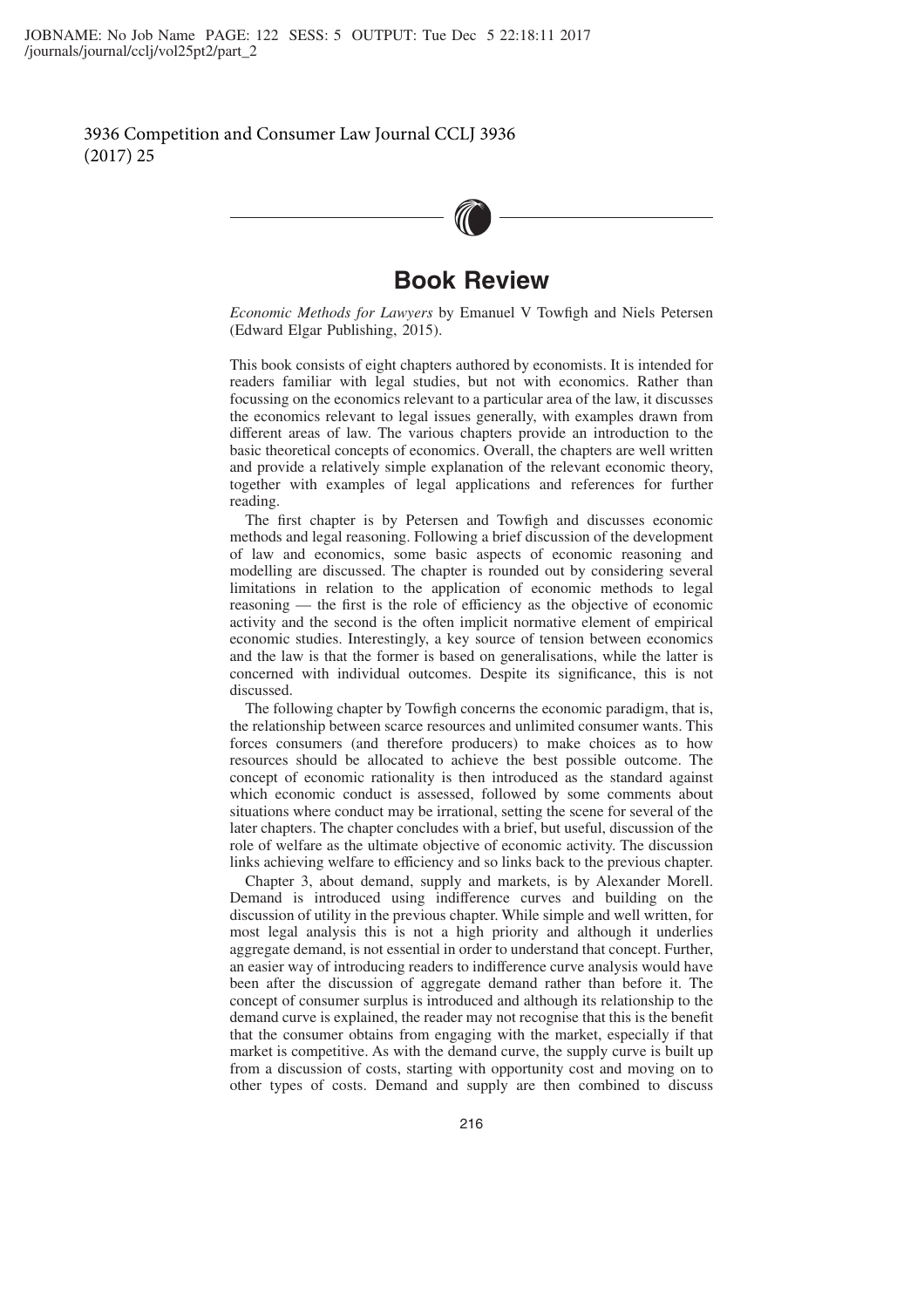equilibrium outcomes in markets that are perfectly competitive. Discussion of markets that are less competitive is reserved for the next section which introduces the reader to market failure. The chapter is well written. It is ambitious in the range of topics included but acts as an introduction to topics to be dealt with in greater detail in later chapters.

Game theory is being used to analyse a wide range of legal issues. It is a difficult topic to cover briefly and so Chapter 4 by Steffan Magen is one of the longest chapters in the book. It is well written and provides clear, relatively simple explanations suitable for those with little or no prior knowledge. It covers the key concepts and discusses a number of well-known games. The chapter concludes by providing an indication of how game theory may be relevant in a legal setting.

Contracts are the everyday fare of commerce. The initial sections of the chapter titled Contract theory and the economics of contract law by Klaus Schmolke explain why this is the case. It is explained that information deficiencies are a significant hinderance to efficient contracting and issues such as adverse selection, signalling, and screening are discussed. Then in Section V a number of key issues are explained and discussed — moral hazard, the principal-agent problem and opportunism. The explanations in this chapter are clear and the examples well chosen.

Public and social choice theory by Towfigh and Petersen is the focus of chapter 6. The starting point is that while market failures highlight the need for intervention in the operation of markets, this does not mean that government is necessarily the right intervener. The discussion focuses on government decision-making and the political process. This chapter sits a little uncomfortably in the book. It might have been better placed at the start of the book but some of the relevant concepts are not dealt with until later.

As evidence is being central to enforcement of law, the chapter by Goerg and Petersen which discusses empirical research and statistics is likely to be particularly useful for lawyers. The stated aim of the chapter is 'not to enable anybody to conduct his or her own study. However, readers of this chapter should be better able to understand empirical studies that have been conducted by others, and to evaluate the relevancy and the limits of the findings': at 146. The focus is on explaining causal relationships. The chapter begins with a discussion of causality, spurious causality and controlling for external factors. The use of experimental economics which is now well established and of increasing importance as a method for understanding relationships, is discussed as a data source instead of, or as a supplement to, field data. Helpful explanations of basic statistical measures follow, including significance tests and regression analysis.

Behavioural economics is exerting increasing influence in relation to consumer policy, but has not yet had much of an impact in relation to understanding business conduct. The empirical studies that comprise this field have illustrated that standard assumptions underlying economic analysis are often unrealistic, with behaviour deviating systematically from them but in a predictable way. The final chapter of the book, by Markus Englerth, concerns behavioural economics and the law. This chapter is a nice successor to the previous one dealing with empirical methods as it addresses a particular group of empirical studies based on a multi-disciplinary approach — psychology,